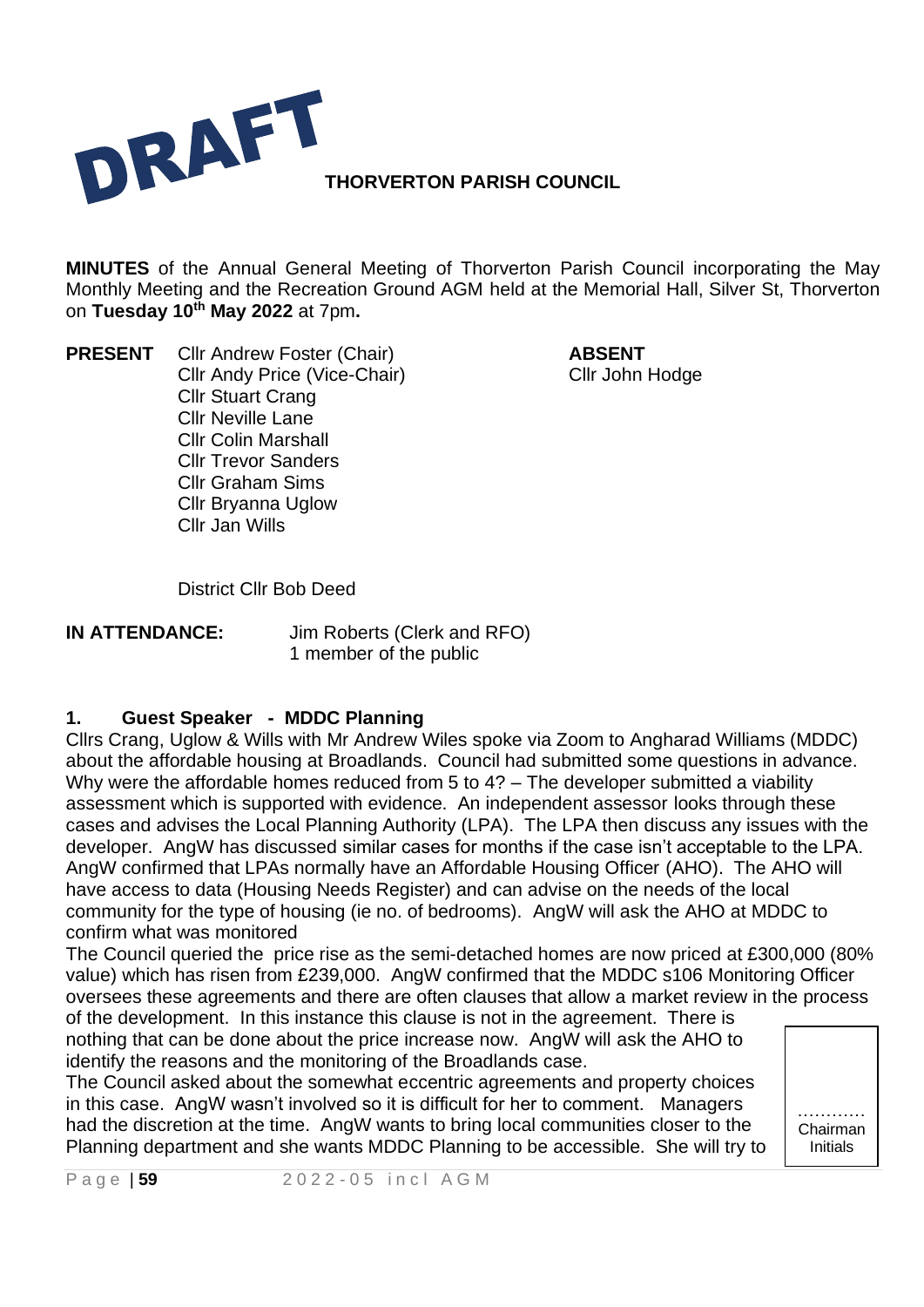

get things right and hopes that matters like ours will be considered more carefully. She is more than happy to help as best she can.

Her opinion is that Planning applications need community feedback. It is not a requirement of National Policy to consult Parishes for s106 variations, only to consult the Ward Member of MDDC for the Parish.

Cllr Crang outlined the financial figures for developing the self-build site, which seemed unusual. AngW couldn't answer this specifically – normally between the s106 monitoring Officer, AHO and lawyers and the Housing Team. A separate team would need to reply accurately to this question. Housing will receive the applications and register the residents who are interested. Mr Wiles suggested that the Parish Council should seek a review or audit of how these properties were allocated and if the s106 agreement has been complied with. In order to fully understand what happened the Housing Team will need to look into it.

AngW wants to try and help further if she can and will point us to the right people

The Chairman thanked AngW very much for taking the time to talk to the Council.

Cllr Deed confirmed that AngW has been in post for 6 months. He does not recall any emails regarding the s106 variation for Broadlands and noted that Ward Members did not always receive s106 variation consultations.

**2. Public Open Session** No items raised.

# **3. Election of Chair and Vice-Chair**

The Council **elected** Cllr Foster as Chair and Cllr Price as Vice-Chair.

# **4. Declarations of Interest** - None.

**5. Apologies -** Apologies were received from Cllr Hodge who is on holiday and Cllr Crang who left the meeting to return to lambing at 7:36. Council unanimously **RESOLVED** to accept the reasons given.

# **6. External Reports -**

**6.1 C/Cllr Squires –** No report this month as she is at another meeting

**6.2 D/Cllr Deed -** As the main issues of the month would be dealt with at a meeting to be held the next evening Cllr Deed promised to submit a written report later (attached at Appendix A). He also reported that:

• The £150 Council Tax rebate for Band A-D properties and MDDC has distributed 80% so far. There is an additional fund for those in properties outside the range and in financial difficulties who can apply to MDDC.

> ………… Chairman **Initials**

• Climate Change had been discussed to identify what MDDC can do to move the agenda forward. An interesting meeting has been held, but the really effective measures are very expensive. To bring the 3100 MDDC-owned homes to standard B would cost £37m. Members of the public would need to spend an average of approx. £15,000 each to bring their homes up to standard. But MDDC are working with businesses and the community to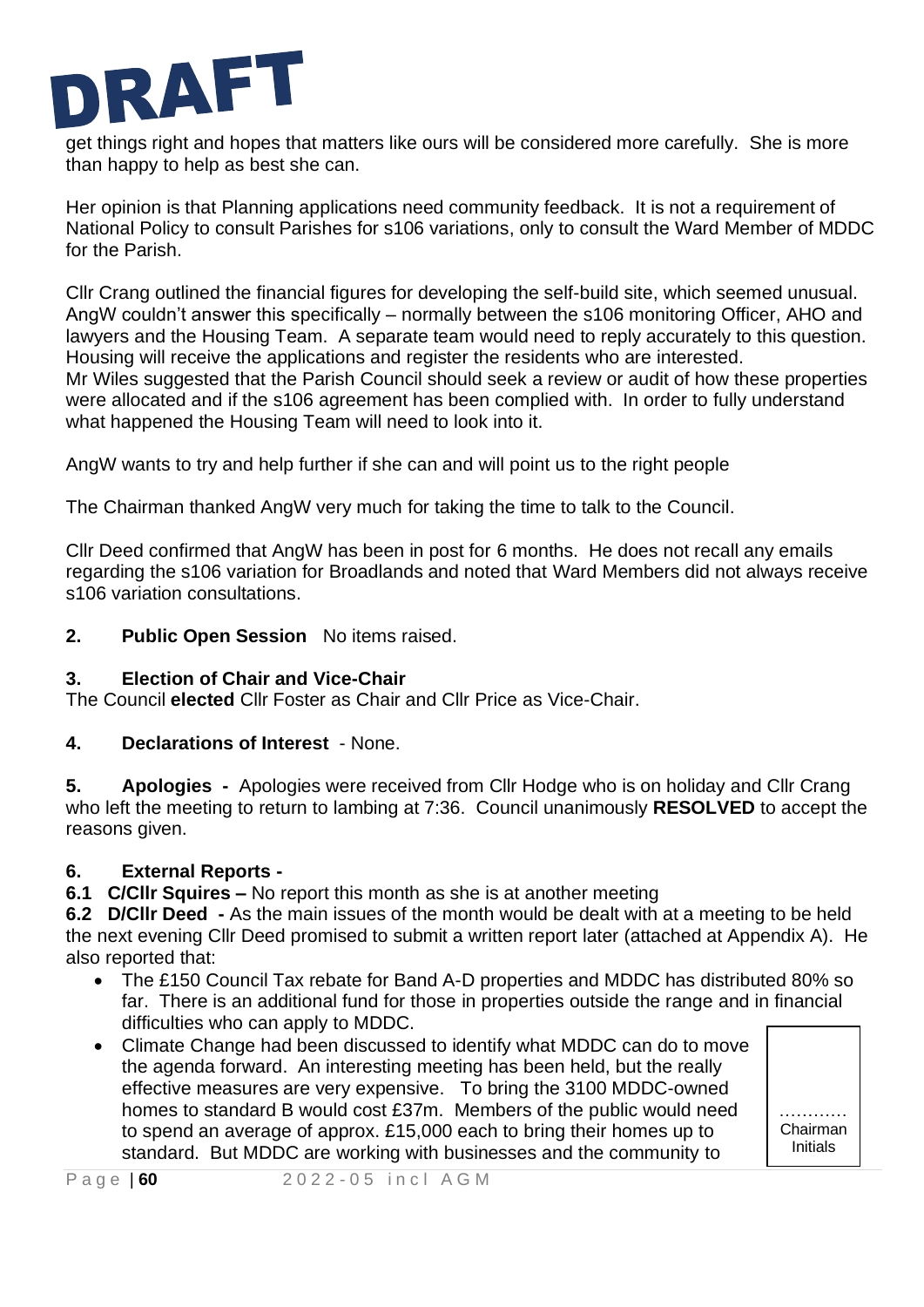

achieve what they can. Hopefully any measures taken will help with the cost-of-living challenge.

D/Cllr Deed was asked about the Council's difficulties of establishing the planning status of a property. D/Cllr Deed offered no comment on that matter.

**6.3 Police statistics** – No update on the police database since the last meeting (Cllr Sanders had tried 3 databases)

### **7. Highways - Raddon sign and School Lane surface sinking.**

The Council is waiting for the outcome of the County Cllr's meeting with Highways.

#### **8. Confirmation of Minutes**

Council **RESOLVED** to approve the minutes of 11th April 2022 as a true record and the Chairman duly signed them.

### **9. Review and adoption of paperwork**

**9.1 Standing Orders & Financial Regulations** – will be reviewed in 2023 as resolved in July 2019.

### **9.2 Contacts -**

The Council reviewed their contact details and the document is ready to be published..

### **9.3 Correspondence Policy**

Council discussed the need for and benefits of the Correspondence Policy. Council asked the clerk to provide a new draft policy for the next meeting. **Clerk to action**

#### **10. Affordable Housing**

The clerk will formally thank AngW and confirm the actions that were agreed. Council wanted to have an answer for the frustrated residents who are seeking affordable homes, and they want future developments to be handled differently.

Council asked the Task & Finish Group to complete their findings on this issue.

*[The Chairman suspended Standing Orders to allow a member of the public to speak]*

AW advised that he thought it was reasonable to ask MDDC for a reflection on the broad lessons to be learned and go into detail to explain if the right allocation decisions have been made for the non-rented properties. The Chairman thanked him for his continuing contributions.

*[The Chairman resumed Standing Orders and a member of the public left the meeting at 8:19pm]* Council **RESOLVED** that MDDC should beaked to audit the processes used for, and allocation of, the non-rented affordable homes at Broadlands.

# **11. Recreation Ground**

# **11.1 AGM 2022**

The Trustees voted to accept the financial figures for 2021/22 prepared by the Clerk and asked him to update the Charities Commission website before the due deadline.

#### **11.2 Mower service and financial report for April (£58.28 materials)**

Council remarked how nice the gates were looking after Cllr Sims' excellent work and they were very grateful for his many years of hard work freely given. The mower is being serviced and it is taking longer than usual. Cllr Sims has researched the children's preferences with the teachers at the school and the children preferred

1. Trampoline 2. Net climber 3. Rotating net spinner 4. Climbing frame with slides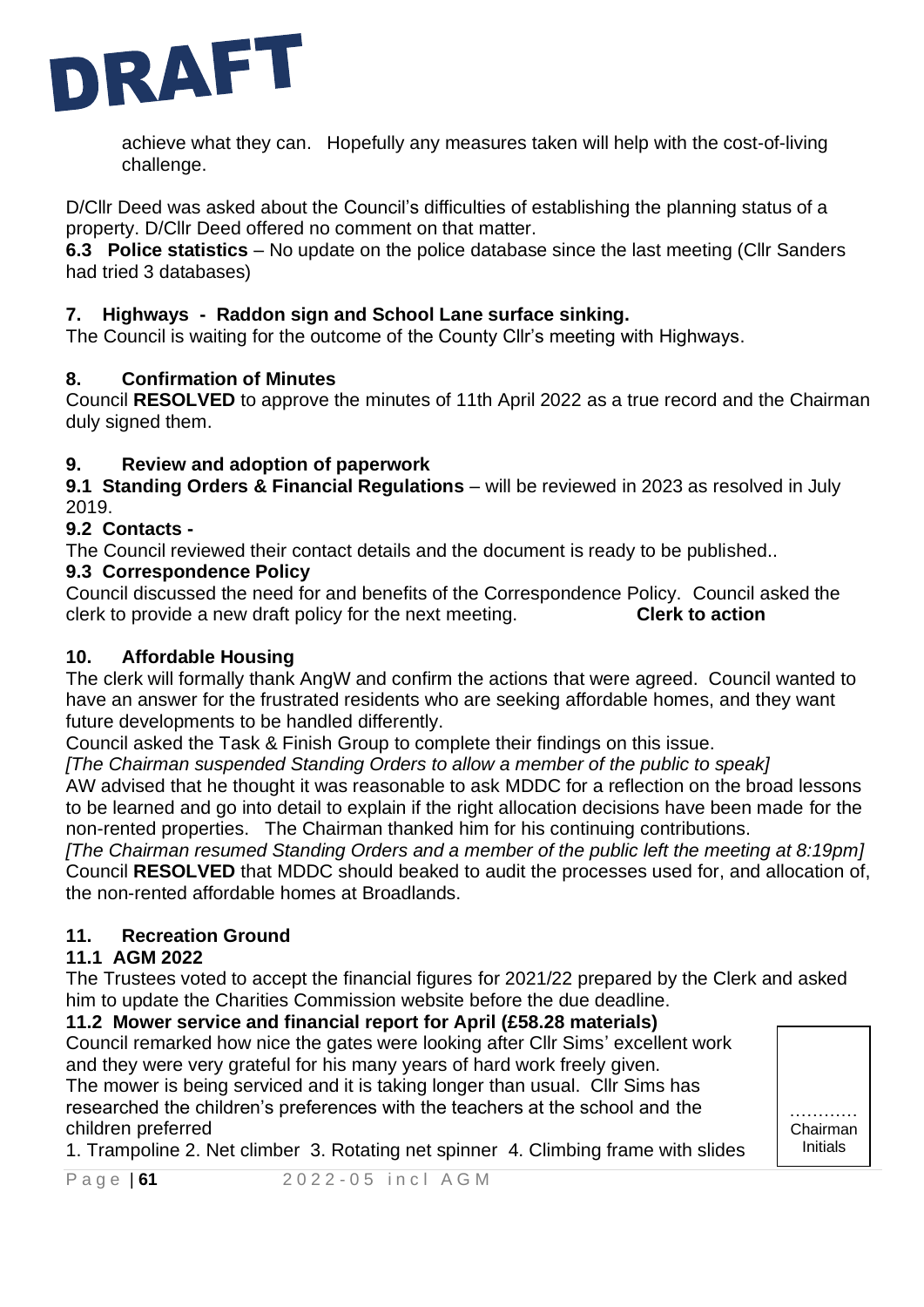

Cllr Sims commented that it would be impractical to have a trampoline at the Recreation Ground. The Clerk will pursue with MDDC the s106 authorisation procedures and to meet with Cllrs Sims and Price to ensure the process is sound.

Cllr Wills will look into the s106 agreements that affect Thorverton and ascertain how much is available to spend.

The Council noted that it will need to ensure the needs of the whole community are met when spending s106 funds.

# **12. Projects**

# **12.1 Dinneford St Water Outlet 'Not drinking water' sign**

This has been installed. The Council thanked Cllr Marshall.

**12.2 Bike rack for the Post Office** - purchased and Cllr Marshall will fit.

**12.3 Parish Communications including the new leaflet, social media & Saturday Market.**  The Chairman thanked everyone for the efforts in distributing the leaflets. Cllr Wills is due to do the next Saturday Market. The Footpath Guide leaflet will be reprinted by the shop and the Post Office (independent of the Council) and they will sell it for £1 a copy.

### **12.4 New Cemetery**

The clerk reported that the solicitor has now responded and a legal pack has been received.

# **12.5 Jubilee Green & Barliabins Update**

The Council thanked the group for a very good report that had been previously circulated. The Clerk to write to Alex Fice to confirm the donation from the Council of £100 to the RBL and to thank him for agreeing to continue to maintain the Jubilee Green.

The group will contact the Devon Wildlife Trust representative who has offered to visit and advise on rewilding verges and other environmental concerns.

The Chairman advised that the Jubilee Party group may have some funds left over once the festivities have finished.

# **12.6 Litter bin for Silver St / Hulk Lane**

No update, clerk will chase.

# **12.7 EV Charging points**

Council noted the update from Cllr Lane who had kindly uploaded the early results.

# **12.8 Platinum Jubilee memorial**

At the last Jubilee the stone was inscribed on Jubilee Green and there is room to add to it. No firm decision was made.

> ………… Chairman Initials

 $\mathbb{R}^n \times \mathbb{R}^n$ 

# **13. Raddon Hills Group report**

Council noted the report from Cllr Lane and the next Raddon Hills meeting will discuss grant availability and successes that some Parishes have had.

# **14. Village Tidy-up Day**

Cllr Marshall will arrange a date for the Tidy-Up Day in early September.

# **15. Planning Matters**

# **15.1 Planning Applications**

**15.1.1 22/00635/DPO Court Barton Close –** Variation of s106 agreement Council asked the clerk to seek assurance from the Local Planning Authority that there are no implications for the village or tenants.

Council resolved to make no comments on the following applications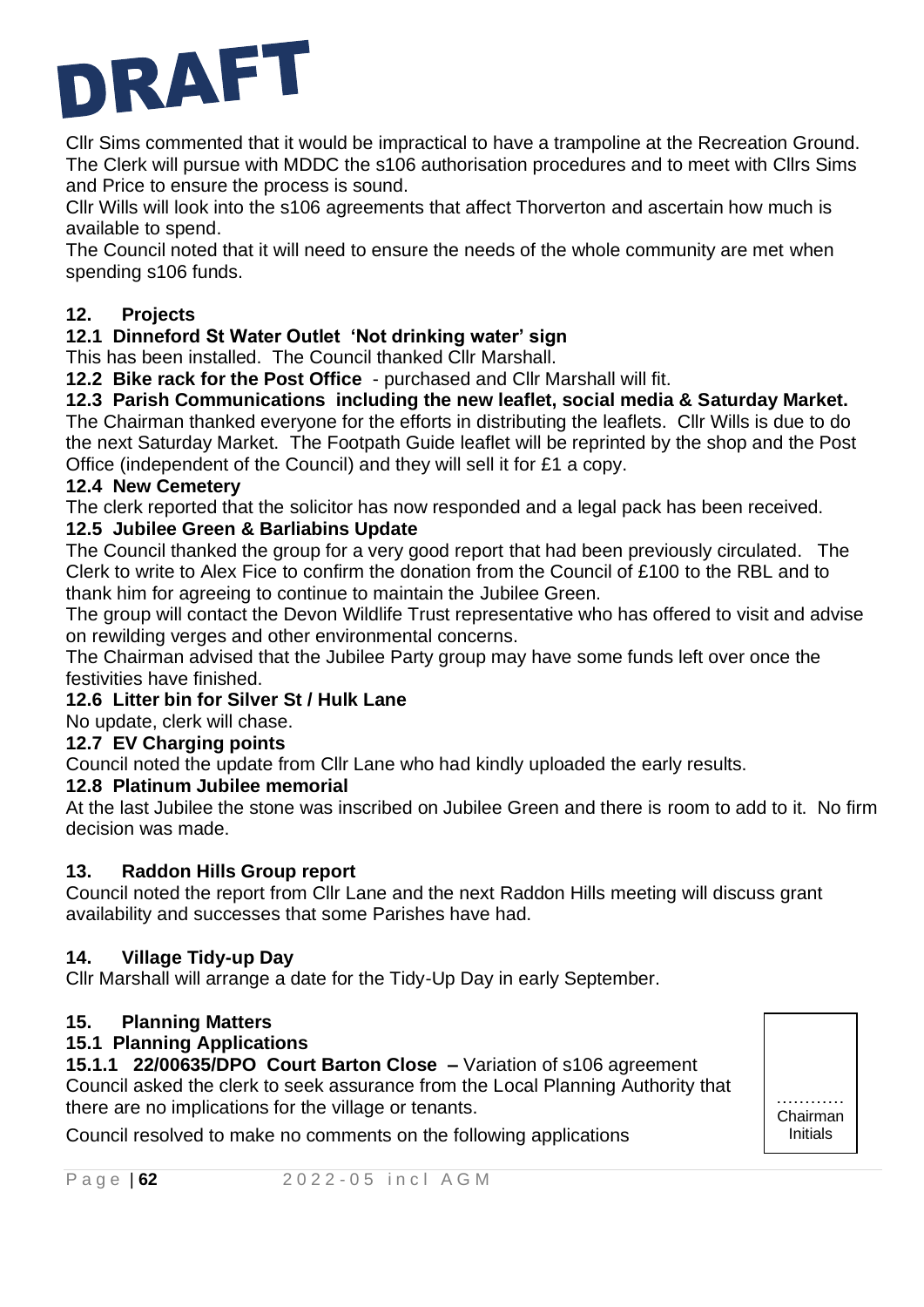

**15.1.2 22/00743/HOUSE The Briars, Jericho St –** extensions to side & above garage **15.1.3 22/00789/HOUSE 12 Silver St –** Extensions and a porch

Cllr Uglow agreed to help the Chairman and Cllr Crang pre-screen the planning applications as they are received.

#### **15.2 Planning Decisions**

**15.2.1 21/00840/HOUSE Ascough, Dinneford St -** 1st floor extension **(granted)**

### **16. Handyman**

**16.1** Grass cutting is now needed and Cllr Marshall will contact the handyman.

**16.2** Cllr Price has cleared the waste and the deposits in the stream from the leat clearing. In future such waste will be composted. The clerk will write to the original correspondent.

### **17. Finance**

**17.1 Bank Balance -** Council noted the bank balance of **£63,680.63 (5th May 2022).**

**17.2 Banked Receipts (April) -** £ 8,713 precept and £ 2.55 interest.

**17.3 Garage Rents -** Council unanimously **RESOLVED** to keep the ground rents at the current level.

**17.4 Grant Giving -** £150 for Thorverton Through Time website.

The clerk to write to ask where the other £150 is being spent. Once evidence is shown the cheque can be released.

**17.5 Insurance renewal -** Pre-renewal questionnaire

Due to the 37.6% increase in the premium the clerk was asked to challenge the insurance brokers for a lower premium.

**17.6 Payments -** Council unanimously **RESOLVED** to make the following payments:

| 17.6.1 MDDC Garage rental (monthly DD)                                   |            | £ | 55.72    |
|--------------------------------------------------------------------------|------------|---|----------|
| 17.6.2 Ben Fitch Inv no. BF20220074 for work in April (5.5 hours)        |            |   | 82.50    |
| 17.6.3 DALC Training Course inv 3992                                     |            | £ | 36.00    |
| 17.6.4 AM Burke (Razorsharp Creative) Thorverton through time website    |            |   | £ 150.00 |
| NB Only to be released on receipt of evidence of other expenditure.      |            |   |          |
| 17.6.5 G Foster Printing of the 'Here to Help' leaflet and the EV Survey |            |   | £ 304.00 |
| 17.6.6 JP Roberts Pay for April                                          | £ 516.84   |   |          |
| <b>Reimbursements - Rec Ground materials</b>                             | £ 109.60   |   |          |
| 'Do not Drink' sign                                                      | 40.99<br>£ |   |          |
| Ben Fitch - BF20220046                                                   | £ 98.50    |   |          |
| DALC Annual subscription inv 3940                                        | £ 222.68   |   |          |
| GX Accountancy inv 3783                                                  | 89.82<br>£ |   | £1078.43 |
|                                                                          |            |   |          |

#### **18 Correspondence**

#### **18.1 Wildflower Area**

Council agreed to leave the stream side of the bank outside the Memorial Hall to grow and the vegetation will be left to die off naturally.

#### **18.2 Tiverton Pannier Market invitation**

Council thanked the Pannier Market for the offer but declined at this time.

#### **18.3 Sports Club rents**

Council has a quid pro quo where the Football Club cut the grass during the season and a volunteer cuts it out of season. The FC supply the mower fuel and maintain the hedge.

………… Chairman Initials

Chair

### **18.4 Police Neighbourhood Engagement Plan**

P a g e | 63 2022 - 05 in c | A G M